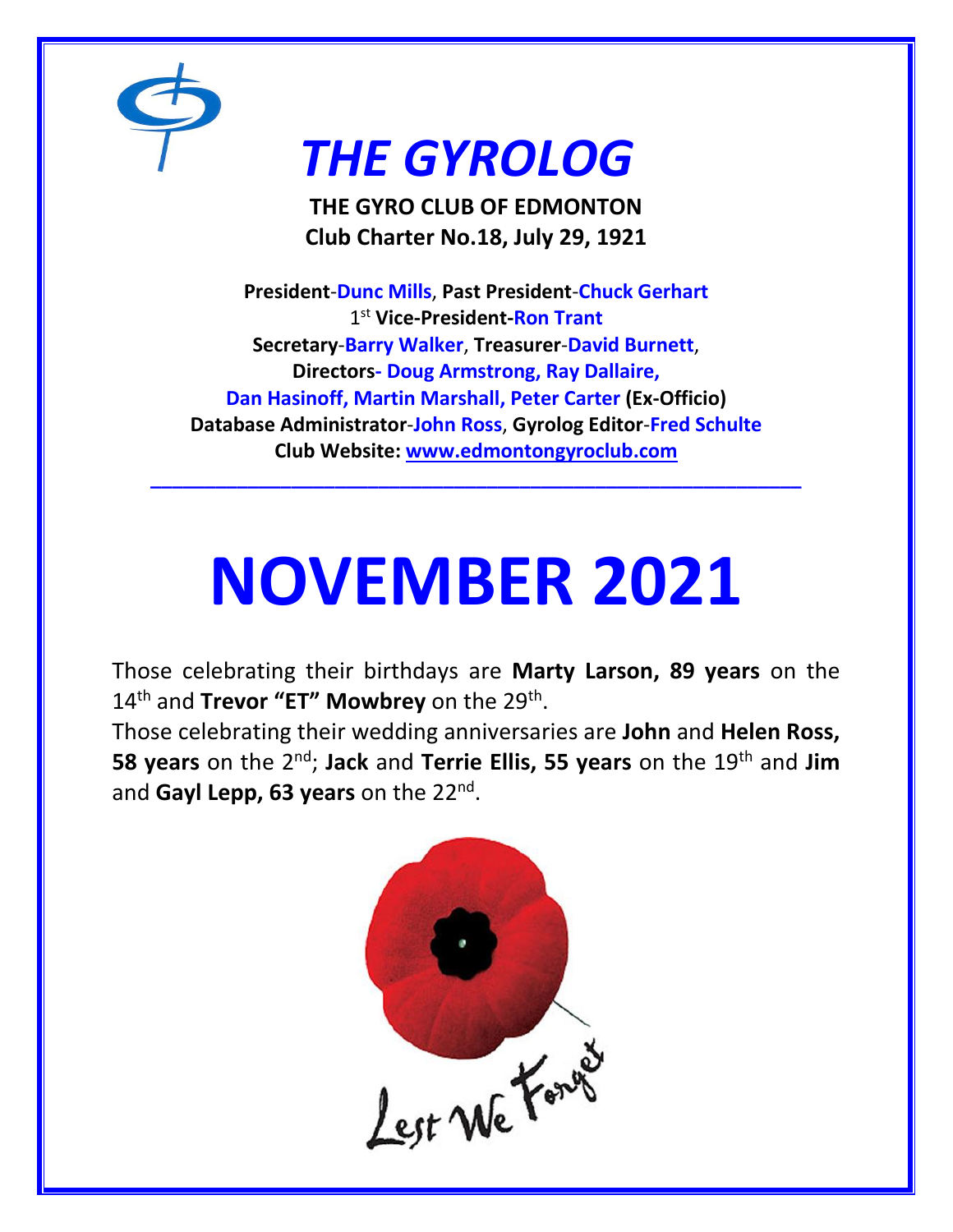

"I hate changing from Daylight Saving Time."



The GYROLOG November 2021 2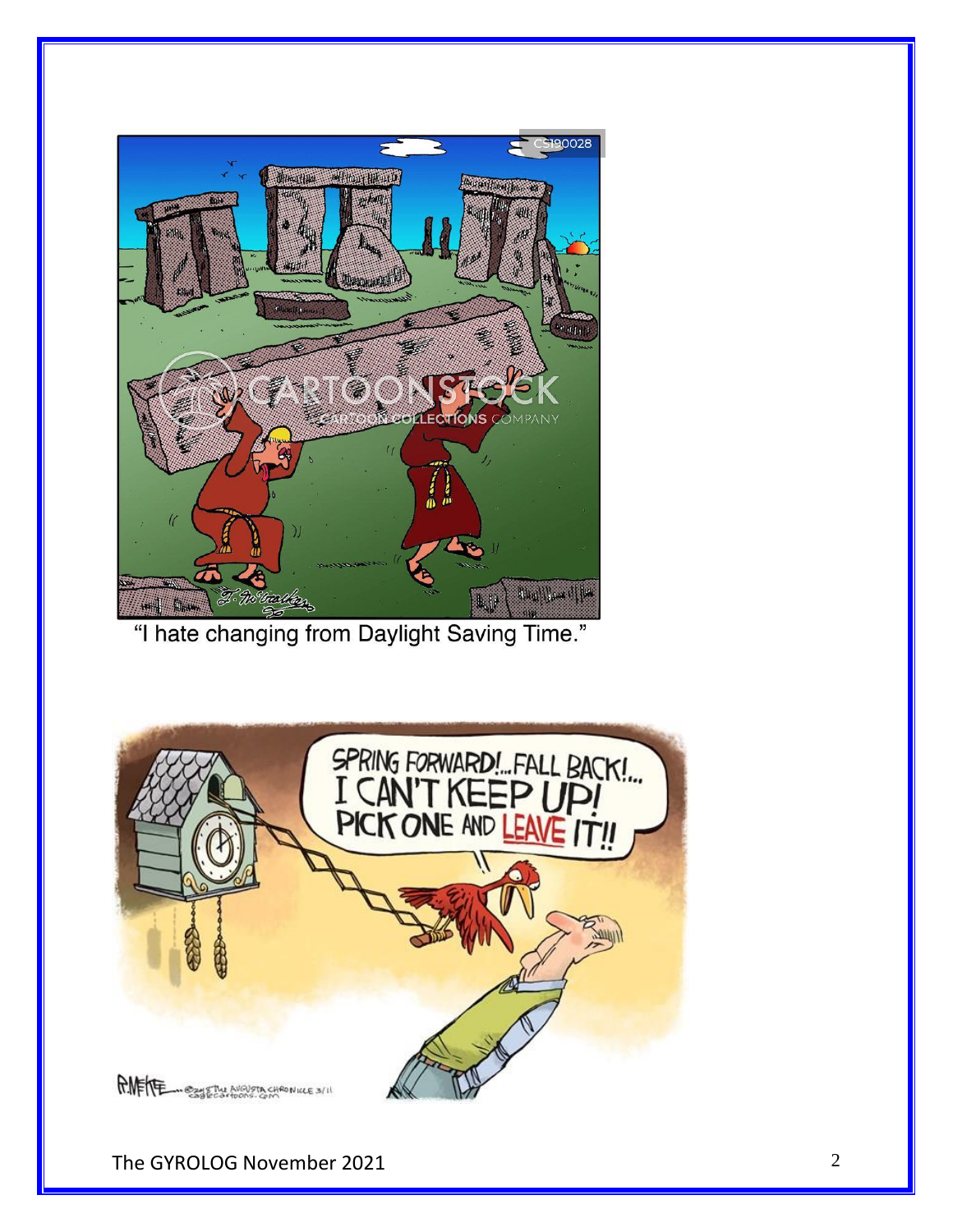**President Dunc Mills** welcomed 24 Gyros and five guests to the November 2nd Luncheon meeting held at the University Club. **Jack Bowen** introduced his guest, **Ian Olive, Chuck Gerhart** introduced **Peter Ouellette**, and **David Burnett** introduced his sons, **Rob**, and **Andrew.**

**President Dunc** confirmed that **John Ross** is fighting aggressive cancer and is receiving palliative care at the Grey Nuns Hospital. **Val Pohl** led the singing of Cheerio and **Jim Lochhead** presented Grace.

**Dick Nichols** advised that **Hockey Pool** sales have been very good, but some members still need to send in their ticket stubs and money!

**President Dunc** introduced **William Bincoletto, Owner and Principal Sommelier; Vine's Wine Merchants** located on Rabbit Hill Road. He is very familiar with the Edmonton Gyro Club because of his friendship with **Marty Larson.**

William has extensive experience in both hospitality and retail industries. He is a Canadian born sommelier with over 50 years working in the always competitive food and beverage industry. Formally educated as a sommelier in France and Italy, with additional training in Germany, William was Alberta's first certified sommelier.

Through the years, William has learned one lesson especially well: never stop tasting, learning, and teaching. Credentials:

- Commis Sommelier for La Tour d'Argent, Paris and Four Seasons in Ottawa.
- Sommelier for both the Carvery, Westin Edmonton, and the Owl's Nest Westin Calgary.
- Sommelier for the Alberta Liquor Control Board working from the ALCB's 106<sup>th</sup> St. expanded Specialty Store.
- Educator for the International Sommelier Guild (ISG) for 10 years.
- Sommelier in Residence for the NAIT School of Hospitality
- Official sommelier for the World Association of Chefs Societies in both Chile and South Korea
- Int'l wine judge or Concours Mondial de Bruxelles; Concorso Enologico d'Italia; Cata d'Or South America.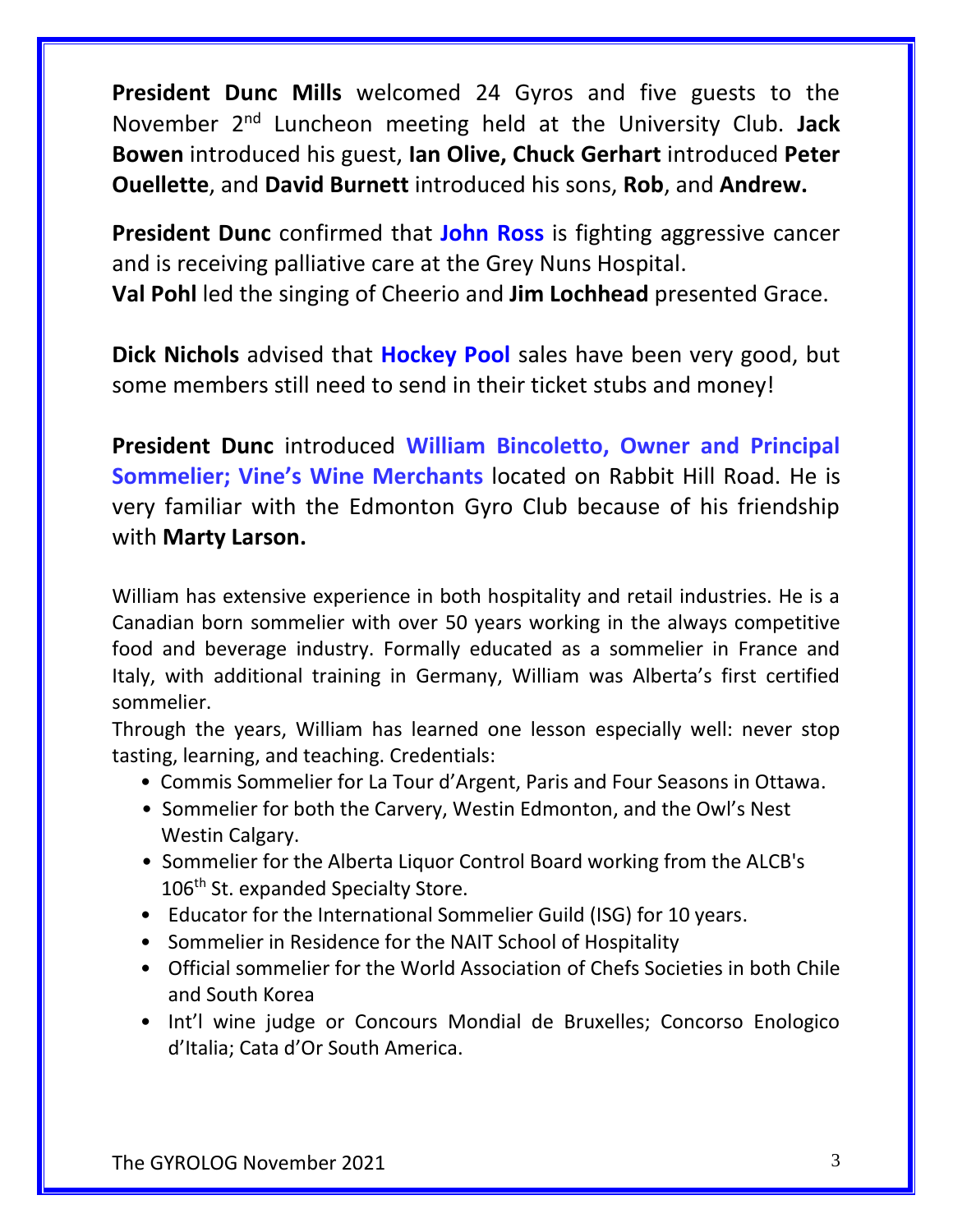William indicated that his presentation would be in the form of questions and answers. He started by telling the story of the woman who phoned and wanted to buy a **"gluten free wine".** She insisted that she had proof that many wines contained gluten after doing extensive research online! William assure her that grapes do not contain gluten, but the woman remained unconvinced. After doing some reading of his own, William discovered some wine is stored in casks in which the **barrel staves contained wheat glue**. Those that live with celiac disease are encouraged to avoid any wheat content more than 20 parts per million. Wheat glue contains only 20 parts per billion. William phoned the women back and indicated that she was right, some wines could contain small amounts of gluten.

# Question: **Will there be shortages of wine due to fire, hail, and drought?**

Generally, no. The current supply problem is due to a shipping container shortage.

An example of fire impacts is in the B.C. Okanagan where about 20% of the grapes were smoke tainted and discarded after one of the recent major fires.

#### **What is the most expensive bottle of wine ever sold?**

Sotheby's in England sold one 750 ml bottle for \$558,000 in 2018. These kinds of purchases are for display and status, they are rarely consumed.

#### **How long should you keep a wine before drinking?**

Lower priced wines are made to be consumed now!

Medium to more expensive wines are longer lasting, and their quality grows over time and then peaks and then declines. Don't get ahead of the full maturation!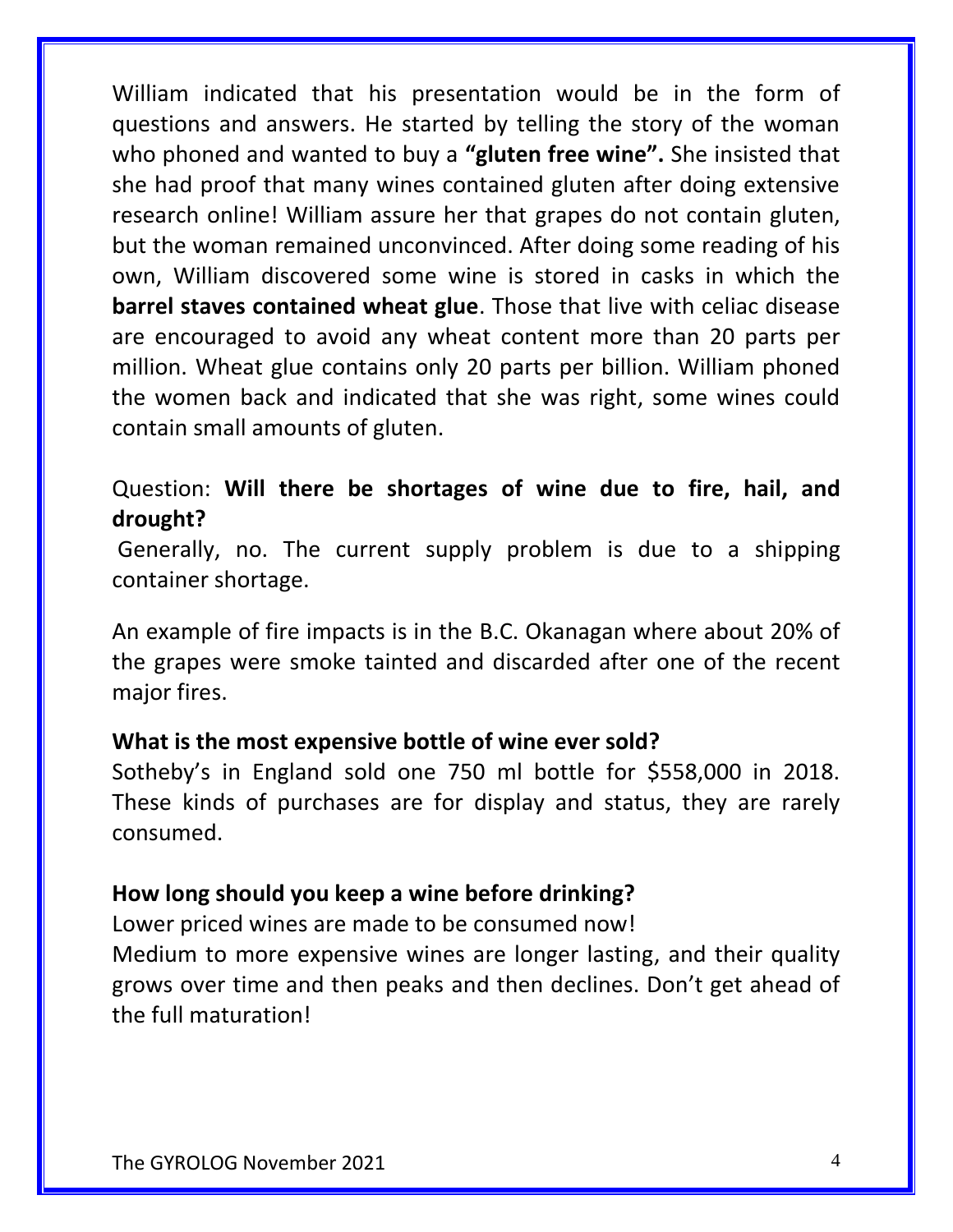# **How much credence should we put in the judging of wines by big name celebrities?**

It can be an entertaining experience but please rely on your own palate. Practice makes perfect! The more tasting you do the better.

#### **What about the breathing of wines?**

A ten-dollar bottle doesn't need to breathe. Putting it in the glass will aerate it. \$20 plus wines will benefit from breathing.

#### **Left over wine in a bottle?** Why would that happen?

An air pump can be used to remove air from the bottle and extend the life for 3-5 days. Putting red wine in the fridge also reduces activity in the wine.

#### **Wine aging in the bottle?**

The optimum temperature to store wine is 15 Degrees C, with humidity control and darkness. Natural light affects aging.

Always buy three bottles of good wine for storage in your cellar, so you can try early, medium, and long ageing time frames. There is nothing worse than buying just one bottle, trying it, and loving it and not being able to acquire any more.

#### **Why are most bottles, 250 ml in size?**

It is a 20th Century tradition. It was found that the most efficient size for packing in boxes on ships was 250 ml.

#### **Wine consumption past and present?**

In Italy the per capita annual consumption of wine was 145 litres in the 1970's. This rate included everyone in the household. Today the rate is 50 litres. Lunches are much shorter now and the afternoon siesta is less common. In contrast, the present Canadian per capita rate is 10 litres. In the 1970's the introduction of refrigeration greatly improved the quality of wines. **No bad wines are made now unless it is deliberate!**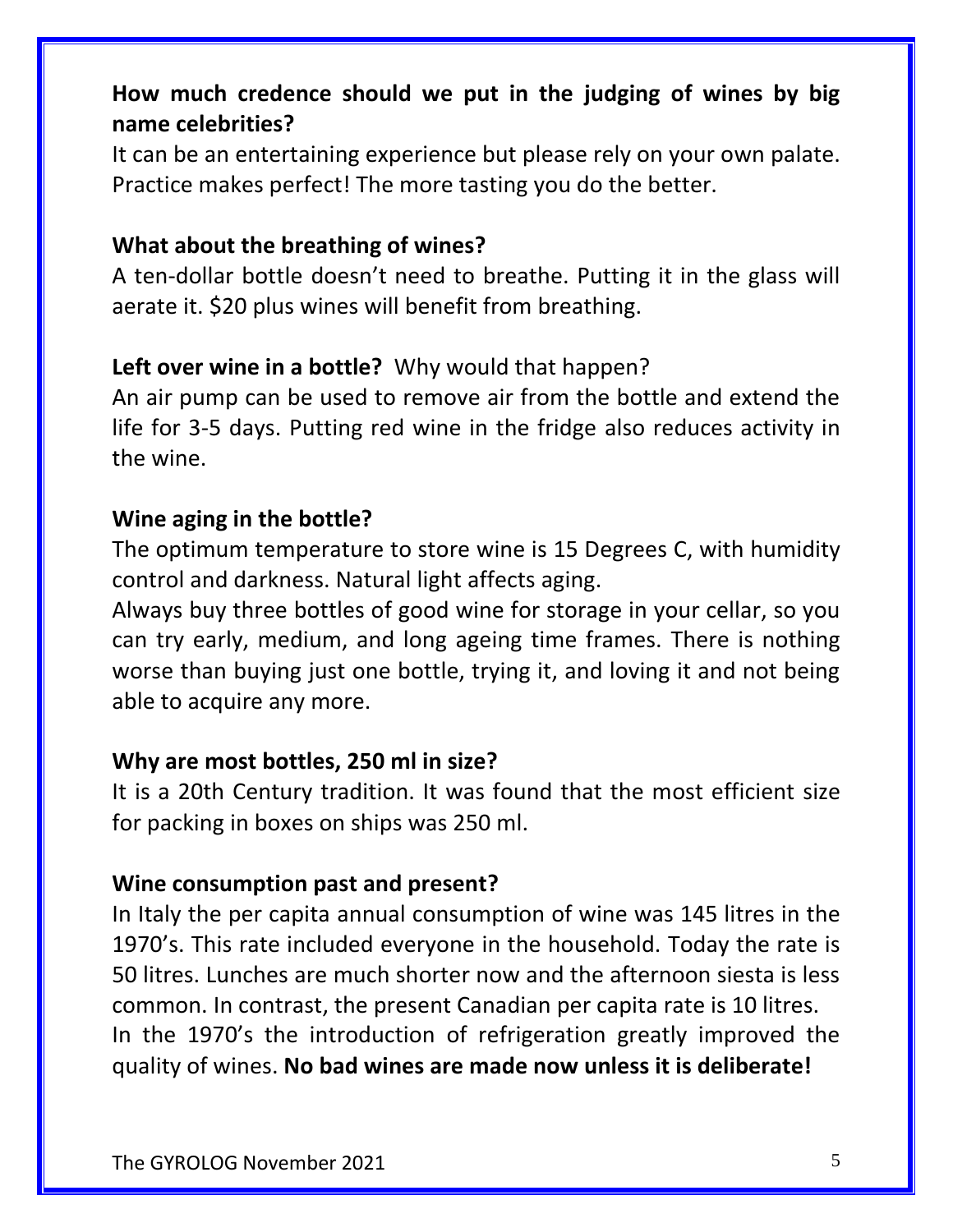# **Does the type and shape of wine glass make a difference?**

Certain glass shapes will enhance taste but 90% of people don't need that!

William was thanked for a very entertaining presentation and presented with a book authored by Gyro member; **Doug Armstrong** entitled: **Giants of the Pacific Northwest.**

**Jack Ellis** was the Free Lunch winner.



The GYROLOG November 2021 6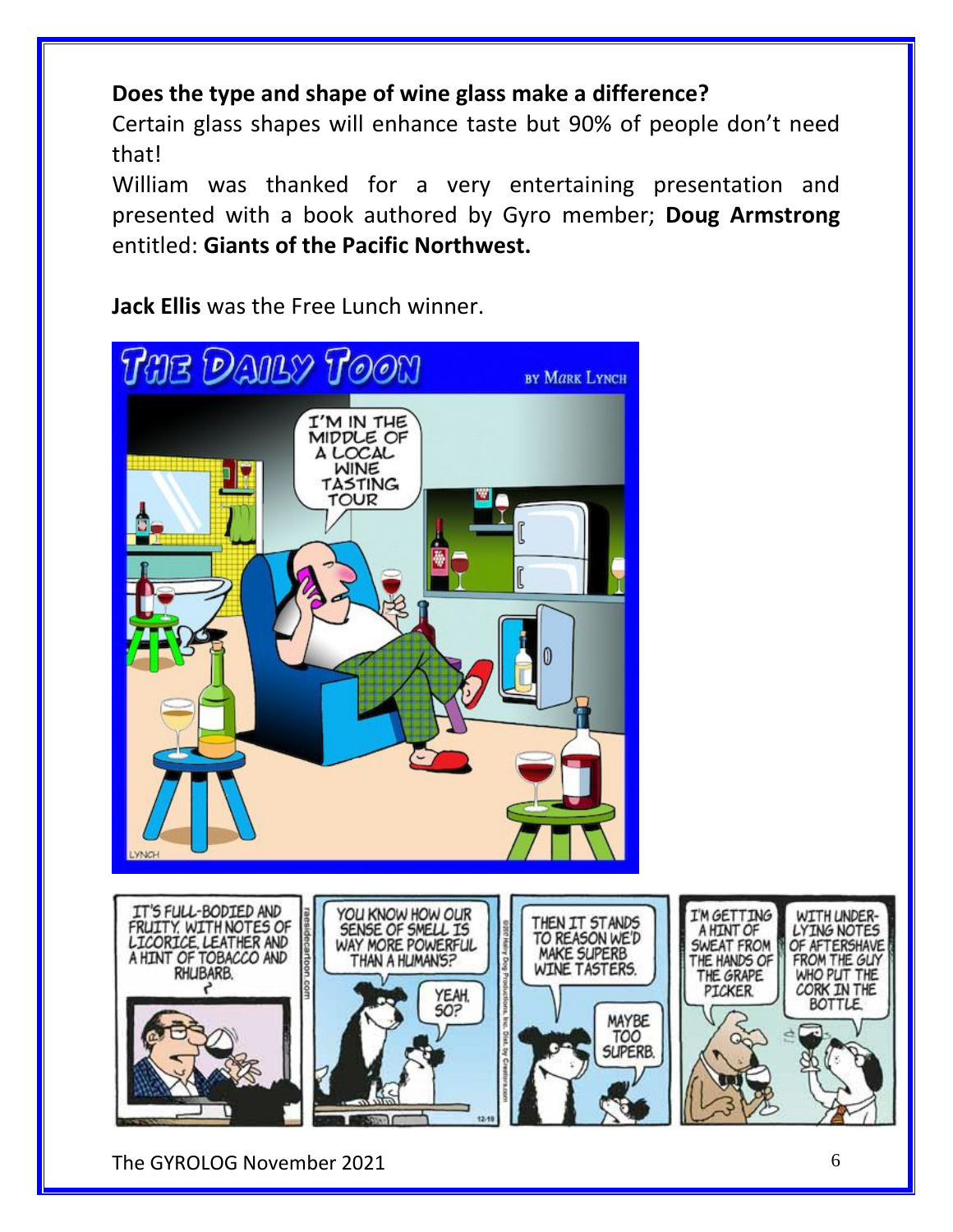

**President Dunc Mills** welcomed 22 Gyros and our guest speaker to the November 16<sup>th</sup> luncheon meeting held at the University Club.

**Len Evenson** led the singing of Cheerio and **John Boyd** offered a Scottish Grace.

President Dunc reported that Past President **John Mann** is feeling much better and in good spirits. **Marty Larson turned 89** on November 14th and received a rousing Happy Birthday.

The **Calgary Gyro Club** is celebrating their **100th Anniversary** on November 23rd at Heritage Park. Peter Carter and Dunc Mills are attending as guests.

**John Boyd** introduced our guest speaker, **William (Bill) Dimmer** whose Scottish background is from the Glasgow area. He is a conductor and trumpeter from Vancouver, who attended the University of Calgary, where he earned a Bachelor's degree in music. He went on to further his music education in Chicago and Copenhagen. In 1971, he relocated to Edmonton and joined the Cosmopolitan Bands as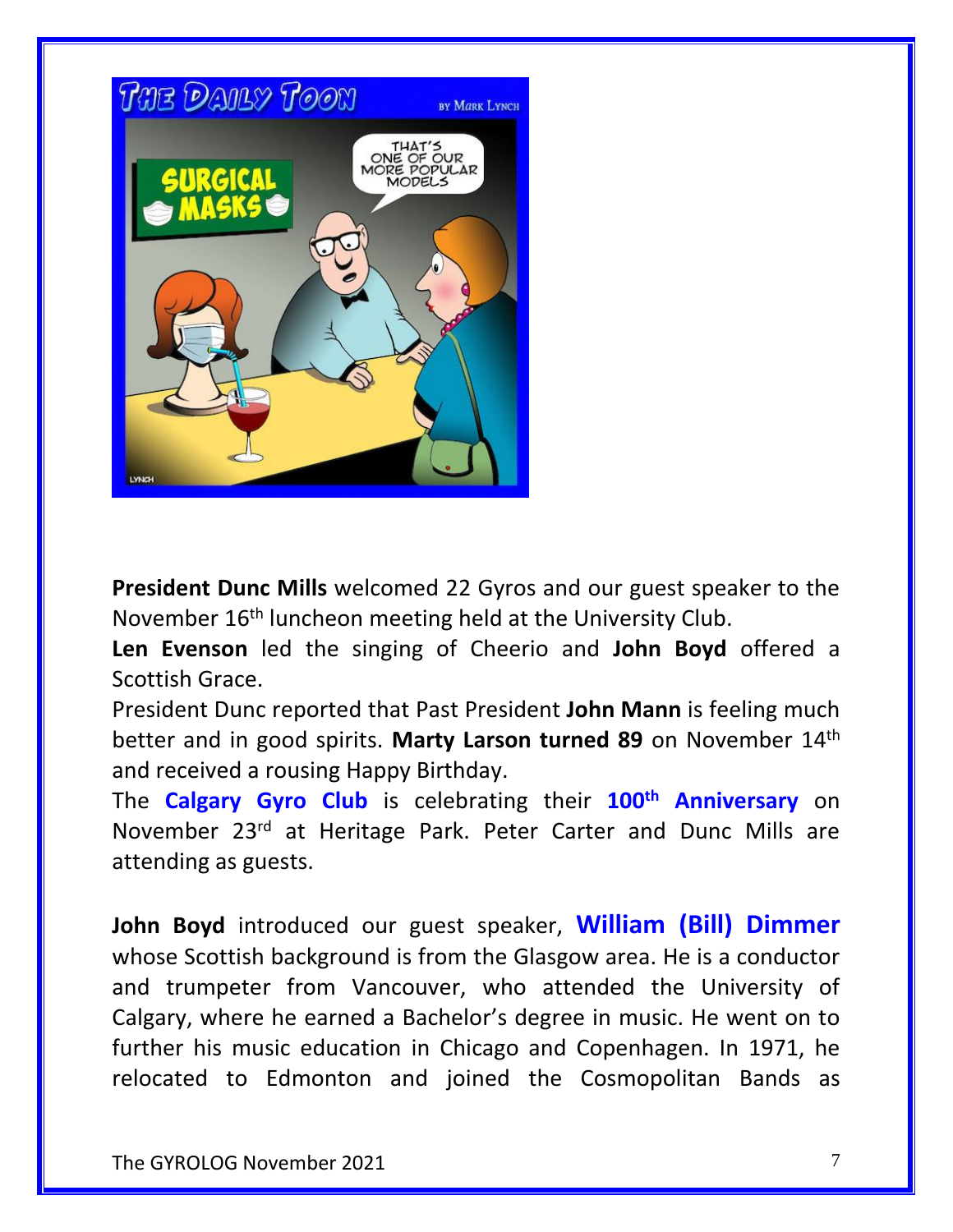Associate Director and the Edmonton Symphony Orchestra as assistant principal trumpet.

Another passion is flying, Bill obtained his flying license in 1988, flies a Cessna 172 and joined the **Edmonton Flying Club.**

Bill indicated that he then became a member of **CASARA,** the **Civil Air Search and Rescue Association.**

*CASARA is a Canada-wide volunteer aviation association dedicated to providing air search support services in downed aircraft, recently more humanitarian efforts, and promotes Canada's Search and Rescue Program across Canada. Our volunteers are on call 24 hours a day, 365 days a year to assist in providing air search assistance to the Royal Canadian Air Force.*

CASARA also does liaison and surveillance with the RCMP, as well as looking for lost snowmobilers and fisherman.

Promoting flight safety is also an important activity. The widespread use of **Emergency Locator Transmitters (ELT'S)** has significantly increased the success of search and rescue activities.

Canada is divided into three Search and Rescue Regions, Victoria, Trenton, and Halifax. The Victoria and Halifax Regions have significant maritime responsibilities. The RCAF is chronically underfunded, but this has resulted in very clever solutions to many of the CASARA activities.

Royal Canadian Air Force (RCAF) provide military air resources in response to approximately 1,000 annual SAR taskings.

The CH-149 Cormorant and CH-146 Griffon helicopters are the primary rotary-wing aircraft used to respond to SAR. They offer swift response times, powerful hover and hoist capabilities, and dedicated SAR personnel.

SAR fixed wing aircraft, such as the CC-115 Buffalo and CC-130 Hercules, offer dedicated SAR personnel and specialized equipment such as airdroppable survival kits, including life rafts and shelters.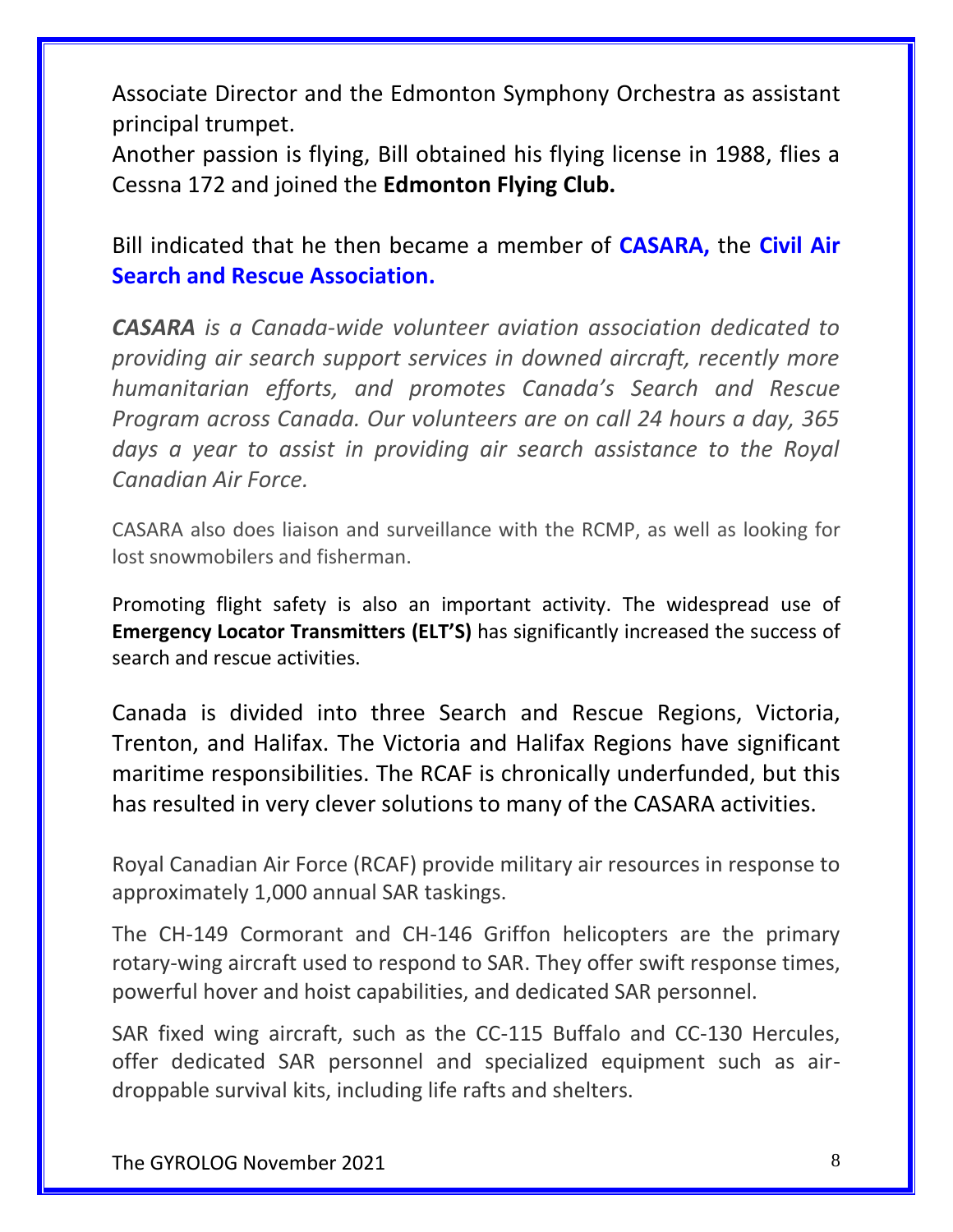The RCAF have approximately 140 search and rescue technicians **(SAR Techs).** They are highly trained specialists who provide advanced prehospital medical care and rescue for aviators, mariners, and others in distress in remote or hard-to-reach areas. These men and women are trained to a primary-care paramedic national standard with additional advanced skills. SAR techs are land and sea survival experts who specialize in rescue techniques, including Arctic rescue, parachuting, diving, mountain climbing and helicopter rescue.

Alberta CASARA volunteers also use the Cessna 182, Twin Otters with bubble windows and the C-130 Hercules from the 435 Squadron in Winnipeg. If poor weather prevents flying, vehicles with antennas and homing devices can be used. All training and personnel expenses is covered by CASARA. A spotter, for example receives nine hours of classroom training, and four flights.

#### **Searching: What do we look for?**

Signs of life, smoke or fire, lights, signal mirror flashing, colour, shelters, messages tramped in the snow, burn marks, broken tops of trees, carrion bird, and animal eating. A clean compact disc (CD) makes an excellent signal mirror. International Orange is the standard rescue colour and an orange plastic bag will work very well.

#### **The Spotting Process.**

Spotters learn to focus on an area the size of their fist and then move in an organized way across the viewing window to ensure that nothing is missed. Spotters can only concentrate for about 20 minutes before they rest their eyes. The aircraft will cover the search area six times before the search is complete.

**Survival on the Ground.** Never give up hope that you will be rescued!

**Doug Armstrong** thanked Bill for a well-spoken, well-illustrated presentation.

**Ron Trant** won the Free lunch draw.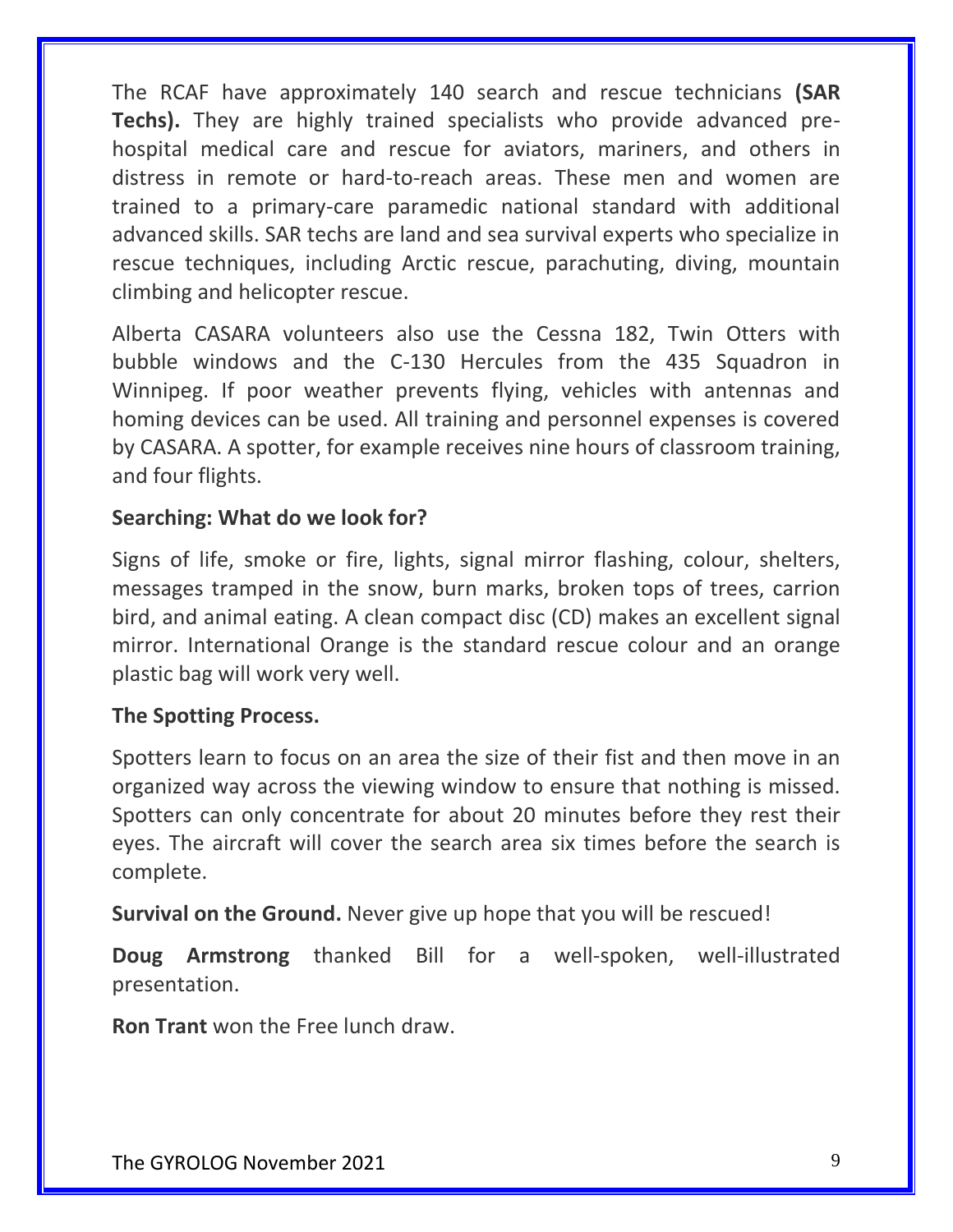

**CC-115 Buffalo**

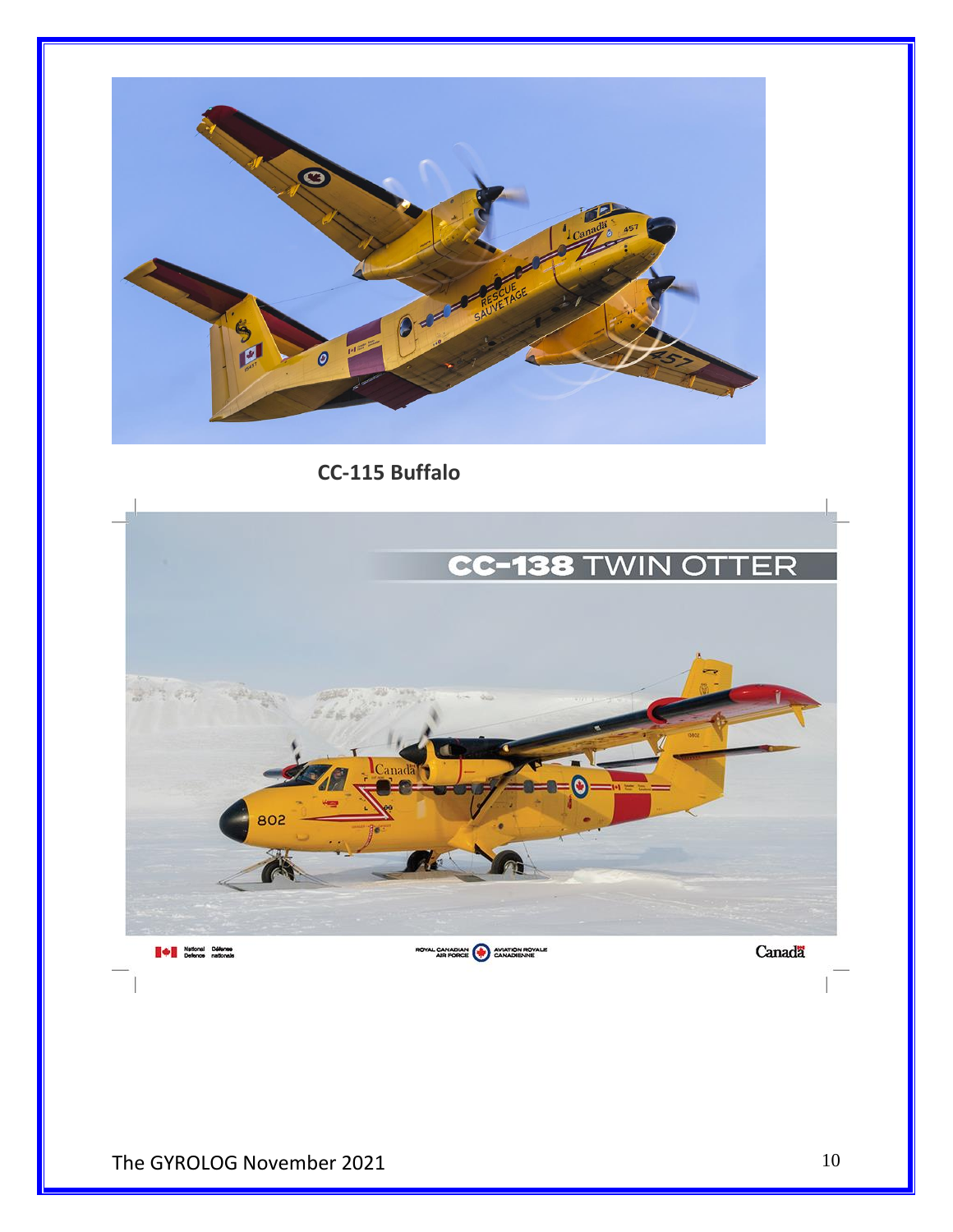

 **Bill Dimmer Doug Armstrong**

# **Dick Nichols** reports on the **Hockey Pool Winners.**

| Game 1 November 1       |                |                         | <b>Winners</b>              | <b>First Period</b>   |                              | Second                 | Final                 |
|-------------------------|----------------|-------------------------|-----------------------------|-----------------------|------------------------------|------------------------|-----------------------|
| <b>Oilers vs Kraken</b> |                |                         |                             |                       |                              |                        |                       |
| <b>First Period</b>     | $\mathbf{2}$   | $\mathbf{1}$            | Spencer Scornaienchi<br>N/A |                       |                              |                        | <b>Fred Schulte</b>   |
| <b>Second</b>           | $\mathbf{3}$   | $\overline{2}$          | N/A                         | <b>Valerie Walker</b> |                              |                        | Alexa LaBelle         |
| <b>Final</b>            | 5              | $\overline{2}$          | <b>Bruce Swanson</b>        |                       |                              | <b>Pauline LaFleur</b> | <b>Myrna Gerhart</b>  |
| Game 2 November 11      |                |                         | Winners                     | <b>First Period</b>   |                              | Second                 | Final                 |
| <b>Oilers vs Bruins</b> |                |                         |                             |                       |                              |                        |                       |
| <b>First Period</b>     | $\mathbf{1}$   | $\mathbf{1}$            | <b>Care Mazzuca</b>         |                       | <b>Gabriel Lippiatt Long</b> |                        | N/A                   |
| Second                  | $2^{\circ}$    | $\overline{\mathbf{3}}$ | <b>Marlene Ramsey</b>       |                       | Donald Dagg                  |                        | <b>Chuck Gerhart</b>  |
| <b>Final</b>            | 5              | 3                       | <b>Jim Lochhead</b>         |                       |                              | <b>Terrie Ellis</b>    | <b>David Burnett</b>  |
| Game 3 November 18      |                |                         | Winners                     | <b>First Period</b>   |                              | Second                 | Final                 |
| <b>Oilers vs Jets</b>   |                |                         |                             |                       |                              |                        |                       |
| <b>First Period</b>     | 0              | 0                       | Jim Lepp                    |                       | Jim Lepp                     |                        | <b>Valerie Walker</b> |
| <b>Second</b>           | 0              | 0                       | <b>Gary Campbell</b>        |                       |                              | <b>Gary Campbell</b>   | <b>Gary Campbell</b>  |
| <b>Final</b>            | $\overline{2}$ | $\mathbf{1}$            |                             | <b>Tony Combden</b>   |                              | <b>Tony Combden</b>    | <b>Sharon Shaw</b>    |